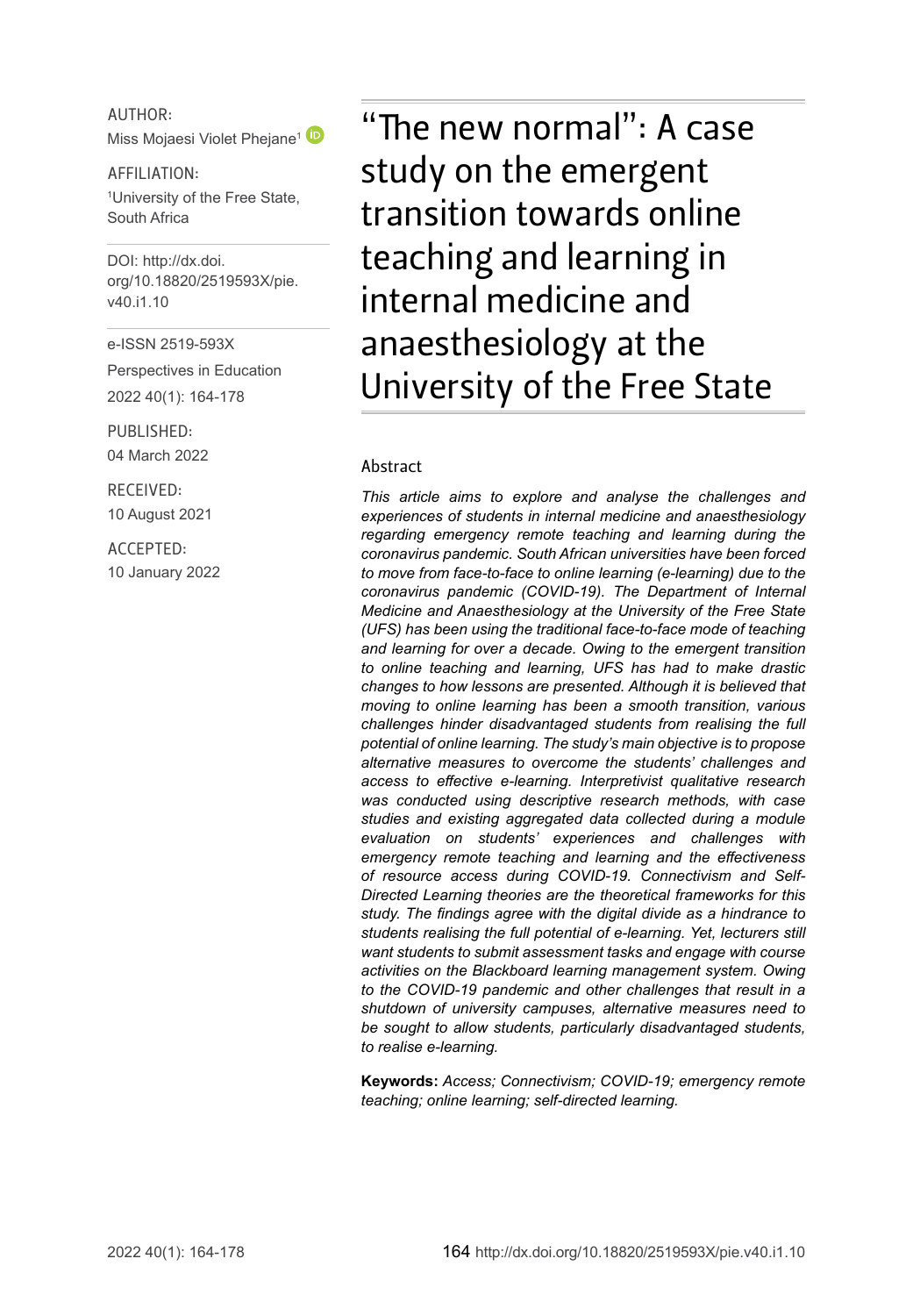# 1. Introduction

In this COVID-19 pandemic, learning can now be realised online, and knowledge can be transferred virtually through multiple media. To help prevent the spread of the virus that causes COVID-19, many institutions decided to cancel all face-to-face classes, including labs and other learning experiences, and mandated their faculties to move their courses online (Hodges *et al.,* 2020). Therefore, Jena (2020) agrees that online learning is the best solution during this crisis. Motala and Menon (2020) stated that COVID-19 is a global pandemic showing no abating signs. It brings with it a prolonged period of disruption, with these levels of disruption possibly continuing for the foreseeable future.

According to Rayner and Webb (2021), higher education institutions shifted courses to online platforms in an attempt to maintain instruction and normality during this unique period of global history. While the world was dealing with the COVID-19 pandemic, higher education institutions were hit hard at their core through the students who were affected by this stressful and unprecedented period, as onsite classes were moved online, semesters were postponed, and examinations were rescheduled (Aristovnik *et al*., 2020). As a result, there is an urgent need for in-depth studies to investigate how the pandemic crisis has affected students' lives worldwide. Choosing what resources to use and learning to offer depends on the rationale, time management and goals to be achieved during e-learning (Correia, 2020). This will assist students to incorporate physical and online resources to achieve effective e-learning (Mpungose, 2019). Anderson (2016) affirms that e-learning is education that takes place over the Internet and can also be referred to as online learning. It is an umbrella term for any learning that takes place across distance and not face-to-face.

With most South African universities transitioning from face-to-face to online learning, alternative measures needed to be sought to allow disadvantaged students to realise e-learning. The Department of Internal Medicine and Anaesthesiology at the University of the Free State (UFS) has been using the traditional face-to-face mode of teaching and learning for over a decade and has had to make drastic changes in the way lessons are presented, practicals are done and assessments are completed due to the emerging transition to online teaching and learning. Although it is assumed that the transition to online learning has been smooth, disadvantaged students face several challenges, such as a lack of sufficient data and internet connectivity in realising the full potential of online learning (UFS, 2020). This study aims to explore and analyse the challenges and experiences of students at the University of the Free State registered for the internal medicine and anaesthesiology module (MIAM5810) regarding emergency remote teaching and learning. The study's main objective is to propose alternative measures to overcome students' challenges to enable access to effective e-learning. The study focused on a single research question: what were the students' challenges in the MIAM5810 module in 2020?

## 2. Literature review

# *2.1 Higher education and COVID-19*

The current pandemic has added a new layer of complexity and uncertainty to a volatile and contested South African higher education sector, as evidenced by protests over fees, decolonisation and affordability, among other issues (Motala & Menon, 2020). As stated by Jena (2020), the United Nations Educational, Scientific and Cultural Organization (UNESCO) is assisting countries in their efforts to mitigate the immediate impact of school closures,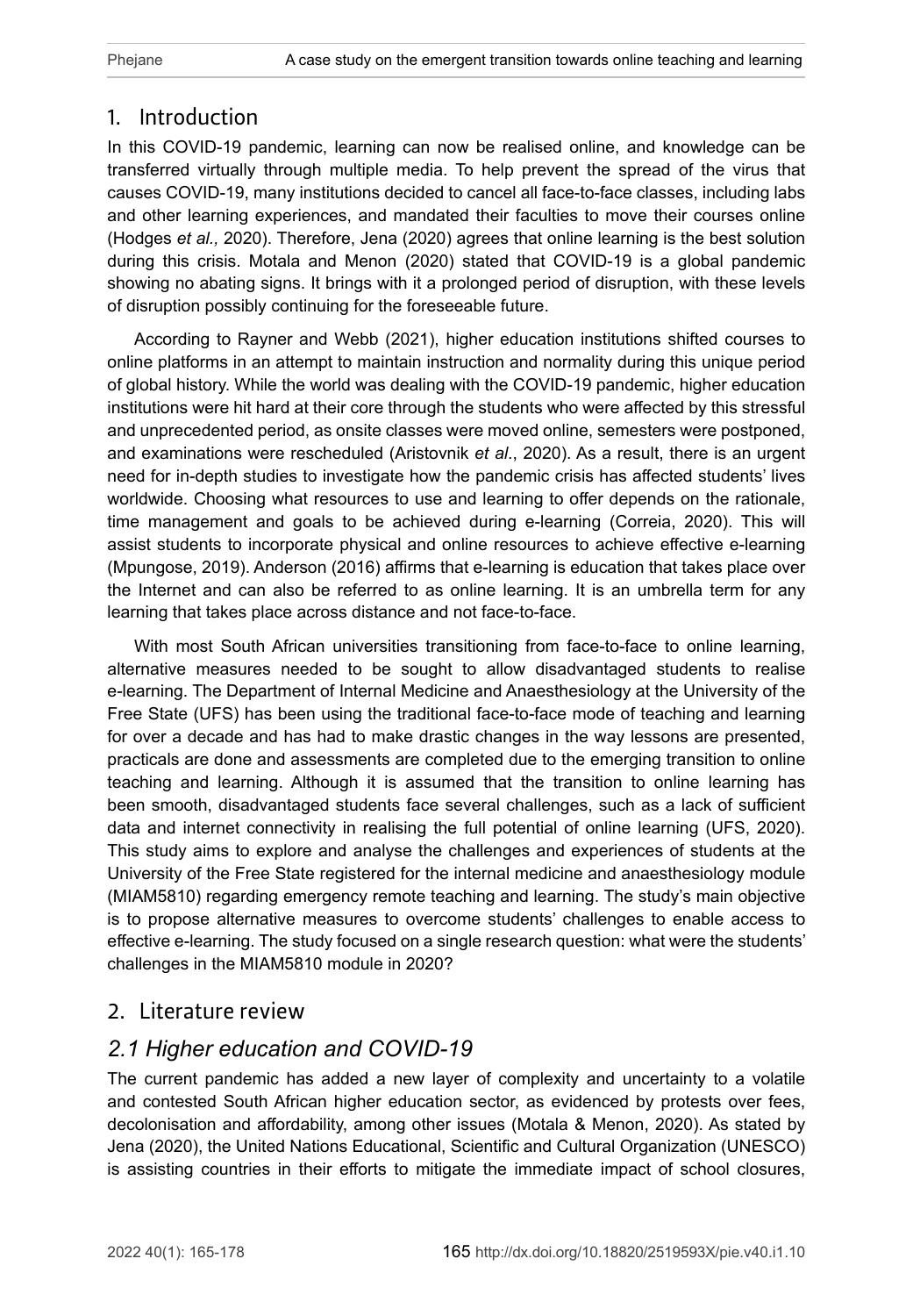particularly for the most vulnerable and disadvantaged communities, and is attempting to facilitate the continuation of education for all through remote learning. However, not all students have the necessary knowledge, skills or resources to stay safe online (Jena, 2020; UNESCO, 2020).

Higher education, in particular, is tasked with preparing graduates for tumultuous shifts in society and economies. Similar to those around the world, universities in Africa are expected to contribute to the development of their societies (Motala & Menon, 2020). Higher education institutions have long recognised that holding onto past learning and teaching practices is not consistent with the needs of our knowledge society (Correia, 2020). In South Africa, the education and social purposes of the higher education system have been in the spotlight, especially in respect of the possibilities and limits of the role of artificial intelligence, the fourth industrial revolution (4IR), and digitisation (Motala & Menon, 2020).

#### *2.2 Online learning, access and emergency transition*

Online education is not a novel concept. Historically, higher education institutions have used online platforms to develop cost-effective learning provisions, meet the demands of non-traditional students and establish a contingency design for higher education's long-term sustainability (Rayner & Webb, 2021). As stated by Du Preez and Le Grange (2020), online learning carries a stigma of being of a lower quality than face-to-face learning, despite research showing otherwise. The hurried move online by many institutions at once may cement the perception of online learning as a poor option, when in reality, no transition to online teaching under these conditions will be designed to fully exploit the affordances and possibilities of the online format (Hodges *et al.,* 2020). However, videoconferencing may be effectively used in online learning to enhance group collaboration with a sense of community between learners that may replace face-to-face classroom learning to some extent (Jena, 2020).

While moving teaching online can create a unique and flexible learning environment, COVID-19 accelerated this process, leaving institutions with little time to reflect on and design appropriate course learning outcomes suitable for an online delivery platform (Rayner & Webb, 2021). Mpungose (2020) indicates that fully equipped university information centres should be identified and used to provide blended lectures, through the special arrangement of community libraries (even though these may not be accessible owing to COVID-19), to meet the needs of students coming from remote areas halfway. The emergent transition became "the Great Online-Learning Experiment" (Rayner & Webb, 2021).

Many active academic community members, including lecturers and students, have been hotly debating the terminology in social media, and "emergency remote teaching" has emerged as a common alternative term used by online education researchers (Hodges *et al.,* 2020). Rayner and Webb (2021) affirm that the emergent shift to online delivery during the pandemic prompted a global push to reduce wasting the academic year. As stated by Jump (2020), at least 50% of institutions that were still using face-to-face modes moved all of their teaching online as a result of the global pandemic, according to a Times Higher Education survey done in September 2020 on senior managers representing 189 global higher education institutions. Any option to deliver face-to-face classes, including traditional campus-based delivery modes such as laboratory sessions and workshops, was eliminated (Rayner & Webb, 2021).

While transitioning to online learning may result in a distinct and adaptable learning environment, it is not without drawbacks. The pandemic has had a massive impact on higher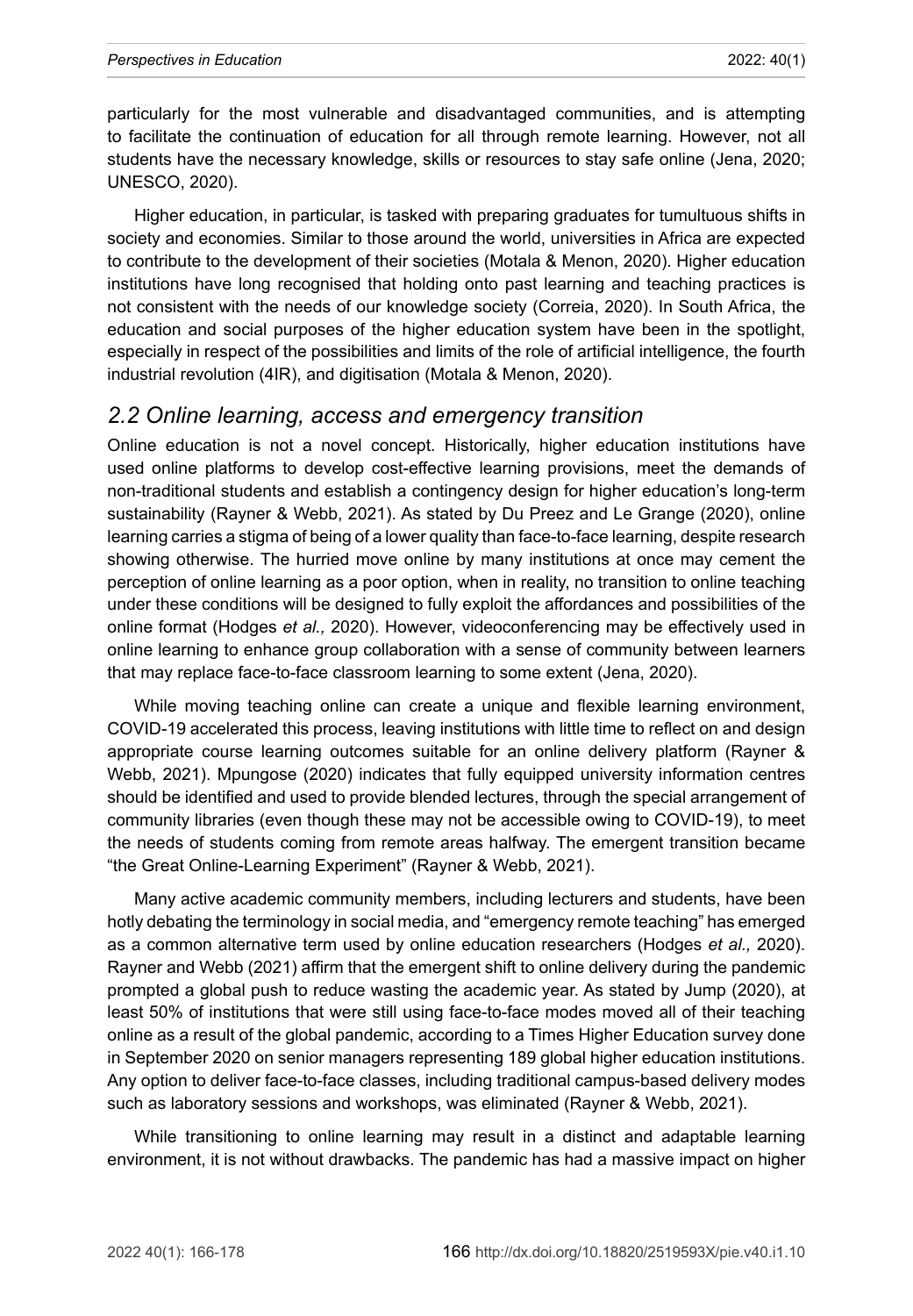education students' academic work and life practices, e.g., switching to online lectures/ tutorials, closed libraries, changed communication channels for teachers and administrative support, new assessment methods, different workloads and performance levels (Aristovnik *et al.,* 2020). By providing flexible locations, class times and high-quality content, e-learning plays an important role in transforming lives for the digital world. It allows humanity to develop during a period of physical isolation caused by a pandemic (Jena, 2020).

# *2.3 Challenges and issues of access to effective teaching and learning*

Jansen (2004) argues that traditional face-to-face learning excludes students' experiences, because it occurs in the presence of a lecturer depositing knowledge for students in a demarcated classroom, using traditional methods (lecturer-centred) and traditional resources such as textbooks, charts, chalkboards and others. Teaching and learning tactics that produce well-educated, socially conscious citizens equipped with the knowledge, skills and traits for a changing era must underpin such improvements from traditional learning strategies to online platforms.

As stated by Mpungose (2020), learning management systems such as Blackboard and Moodle should not be used as a repository but should be customised to be linked to social media sites such as WhatsApp, Facebook and Connectyard; lecture-recording software, video and audio conferencing such as Zoom, Blackboard Collaborate, Skype, Microsoft Teams and other learning resources to provide interactive lectures (both synchronous and asynchronous). Lemay *et al.* (2021) also agree that participating in remote meetings via Zoom or other teleconferencing technologies has become a new normal. In this system, learners use Internet technology to communicate virtually with their teachers and fellow learners through email, WhatsApp and videoconferencing, instant messaging or other tools (Jena, 2020). These technologies may serve to eliminate the dichotomy between face-to-face and e-learning because the learning taking place at the university should be the same as that which is available when students are at home (Lemay *et al.,* 2021).

Several student issues emerged in terms of access to learning and the broader societal context in which it occurs, such as a lack of access to a device such as a laptop or a smartphone, no network coverage or limited coverage, high data costs, limited bandwidth and living conditions that were unsuitable for studying (Motala & Menon, 2020). Waha and Davis (2014), on the other hand, discovered loneliness and isolation, the lack of motivation, poor communication, fear of online communication and a lack of teacher guidance as issues reported by students in online learning. Other psychosocial factors identified by Motala and Menon included issues of social capital, access and vulnerability, which "included poor living conditions, environments not conducive to learning, student hunger and, while not necessarily quantifiable, a possible worsening of economic conditions during the Covid-19 lockdown that would impact on the students" (2020: 89). Students and lecturers had trouble obtaining continuous and seamless Internet connections.

Access, equity, student safety and development are top priorities for parents, educators and policymakers worldwide (Du Preez & Le Grange, 2020). Previously, students from rural areas were denied many of the opportunities that their urban and suburban peers took for granted. Connecting these rural students to online learning through video conferencing can significantly improve their learning experience (Jena, 2020). This allows rural/disadvantaged students to study from home while also having access to experts. Downes (2010) affirms that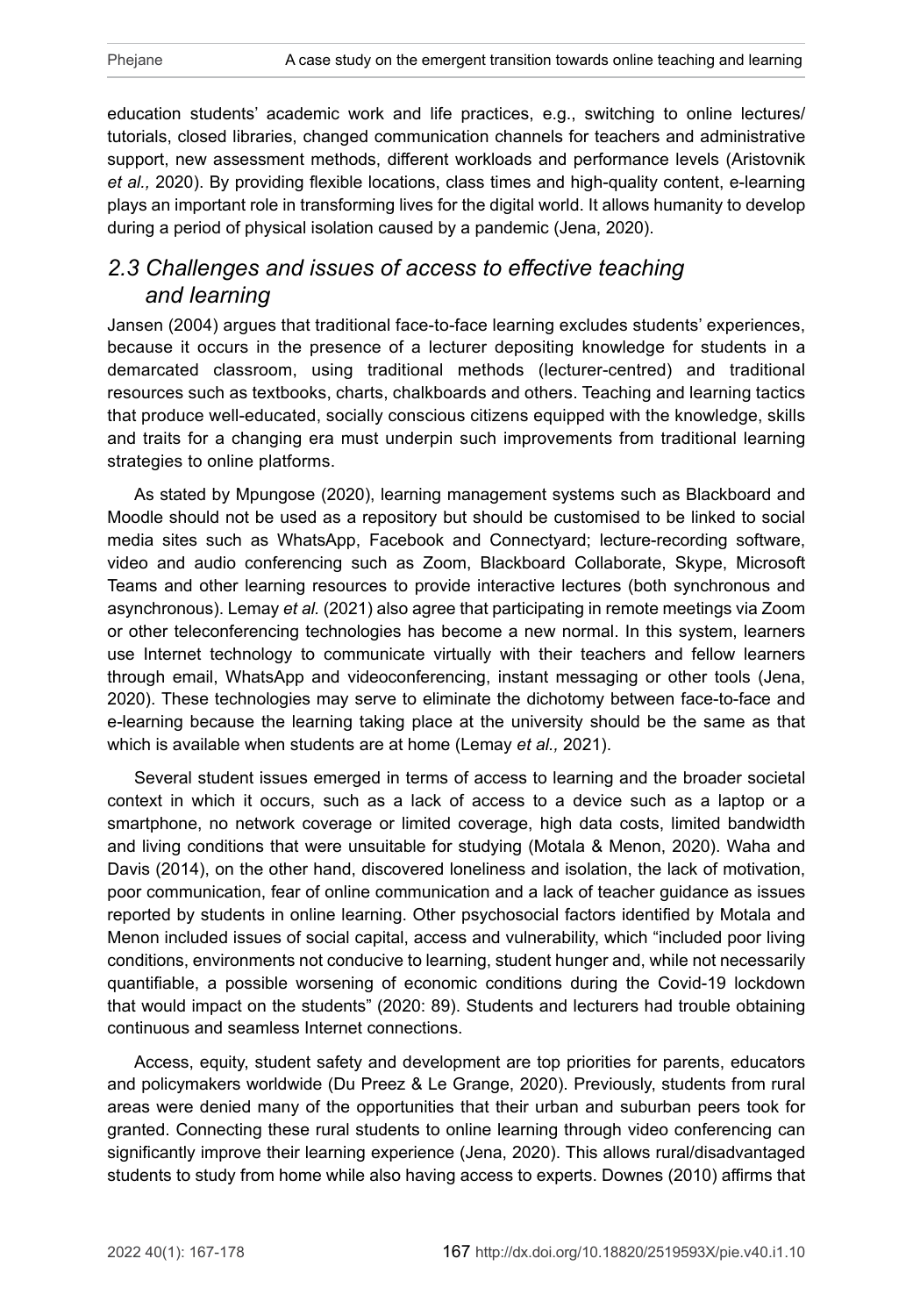e-learning necessitates the connectivity of specialised information sources so that students can learn in any way, anywhere and at their own pace, despite the challenges that such disadvantaged students face in many contexts. Videoconferencing is a synchronous model for interactive voice, video and data transfer between two or more groups/people (Jena, 2020).

## *2.4 Factors affecting the emerging transition to online learning and the difficulties encountered worldwide*

A study by Rayner and Webb (2021) of sports management education utilising online provision found that students can complete assignments, listen to lectures and submit work at their leisure. Yet the caveat to their findings is that any such research is comparing emerging data to planned and pedagogically informed programmes. Because academics have not been given the time or resources to fully review and maximise the opportunities within an online educational framework, this stigma has the potential to be reinforced as a result of the urgency with which institutions have responded to COVID-19 (Rayner & Webb, 2021).

As evidenced by the lessons from China, quality and equality of provision is a central tenet for the university, and these must be factored into this unusual shift to remote learning (Wu, 2020). The rapid conversion of modules from traditional face-to-face to online learning revealed a new level of under-preparedness among students. Inequitable student resourcing in terms of required technology was a factor due to the lack of proper preparation for the transition (Motala & Menon, 2020). The latter study believes there is still a challenge between face-to-face learning and e-learning. Many students communicated with academics about their difficulties and experiences transitioning to remote teaching and learning (Correia, 2020; Du Preez & Le Grange, 2020; Motala & Menon, 2020).

In a study conducted by Aristovnik *et al.* (2020), they first studied the students' academic work and academic life aspects before asking various students about their experiences with access and remote teaching and learning. Concerning the availability of the infrastructure needed to efficiently study from home, three-quarters of the respondents had computers where, not surprisingly, students from advanced countries prevailed. Nearly half of the respondents did not have a quiet study space, and one-third did not have regular access to printers, with African, Asian and South American students reporting the lowest results. A good Internet connection is a key element in efficient online learning (Aristovnik *et al.,* 2020).

Students were also polled on their confidence level in the computer skills required for effective online learning. They expressed confidence in their abilities to use online communication platforms, search for information online and share digital content (Aristovnik *et al.,* 2020). However, they lacked confidence in adjusting advanced settings of some software and programmes and using their ability to adjust advanced settings of some software and use online learning platforms such as BigBlueButton, Moodle, Blackboard, GoToMeeting, etc. This discovery necessitates the implementation of intensive training and support for students. The findings also show significant differences between students from developing and developed countries in the availability of digital equipment and the development of computer skills (Aristovnik *et al.,* 2020). Students do not have equal opportunities to study online efficiently due to different living conditions, domestic duties and other factors.

The agenda for the transformation of higher education outlined the need to "redress inequalities of access, participation and successes" and "expand SA's competitive participation in the global context" (Council on Higher Education, 2004). With the introduction of COVID-19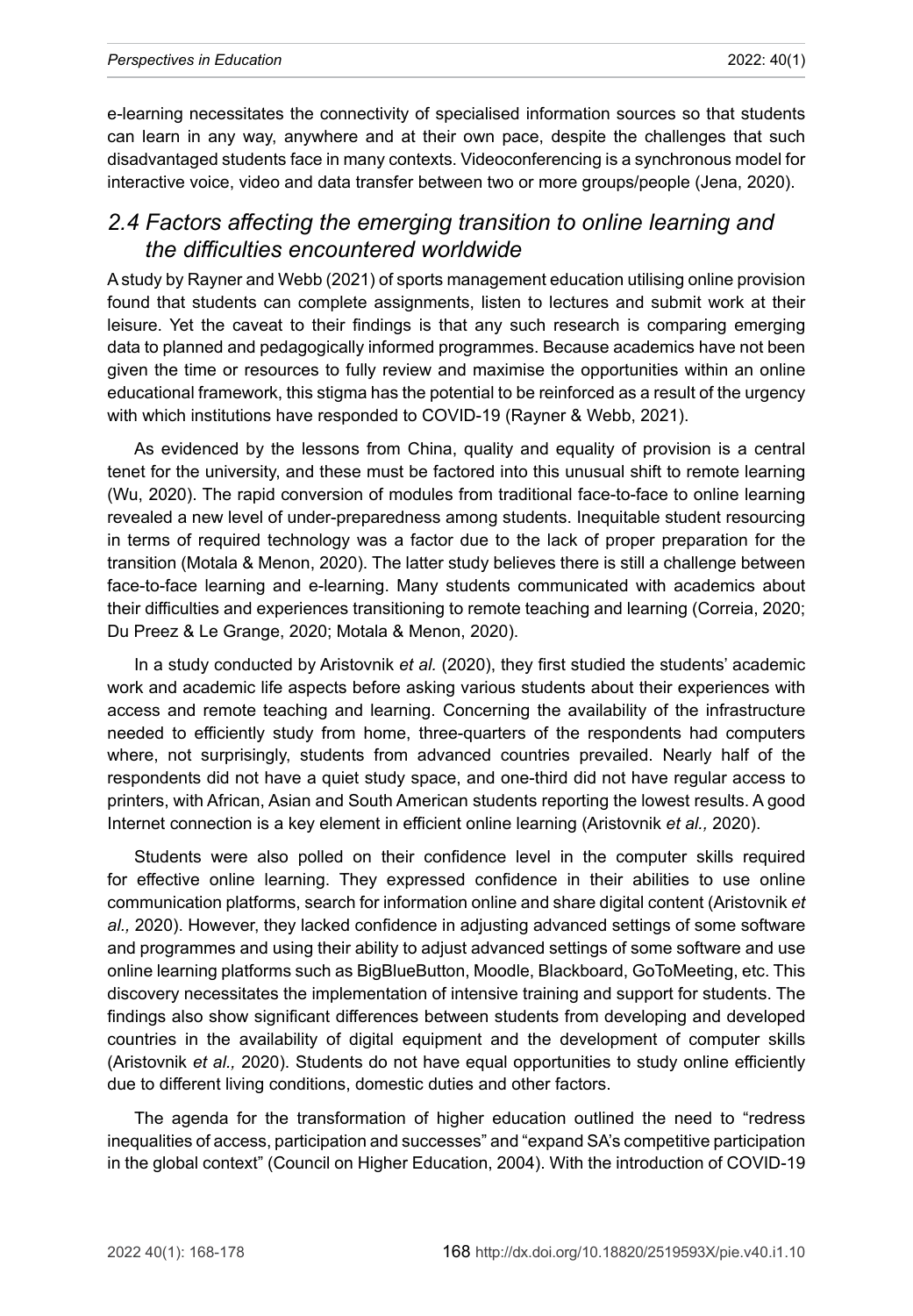and the unprecedented full closure of campuses, debates about access to higher education have shifted and reshaped, with a greater emphasis on affordability and the quest to create ideal remote learning environments for students (Motala & Menon, 2020). The findings from both studies importantly call for public and higher education authorities to closely collaborate in bridging the gaps (Hodges *et al.,* 2020), especially concerning the degree to which the accessibility of learning materials might not be addressed during the emergency remote teaching period. This is to ensure that all students can access and learn from the course materials, activities and assignments for successful teaching and learning in the future, not only during the COVID-19 pandemic.

Another study that correlates accessibility issues for students is the Students' Access to and Use of Learning Materials (SAULM) Survey 2020 Report completed at the University of the Free State (UFS, 2020). The SAULM report stated that almost all (92%) of the UFS students own one to two electronic devices, mostly smartphones and laptops, to engage with their learning when off-campus. Most students obtained their devices from family members or purchased them themselves. Those who do not own devices are most likely to access smartphones borrowed from family or friends. Although most UFS students used smartphones to engage in academic activities, this was also the device that students found the most difficult to use for academic purposes (UFS, 2020). According to the Department of Higher Education and Training (DHET, 2020), institutions cannot promote blended teaching and learning if students do not have access to the Internet, appropriate study devices, enough data and the relevant skills to use devices and technology during the COVID-19 pandemic and moving forward. This study argues that alternative measures are needed to overcome students' challenges to allow them to have access to effective e-learning.

# 3. Theoretical framework

For this study, the Connectivism and Self-Directed Learning theories were used to guide the MIAM5810 module and the students' challenges and experiences with the transition from traditional to e-learning in bridging the digital divide gap.

According to Siemens and Downes (2009), Connectivism is a learning theory that can guide the integration of principles such as chaos and complexity through self-organisation and the understanding that decisions are based on rapidly changing foundations. In this article, Connectivism is used as a theoretical framework for understanding learning in the digital age. Because of its various attributes ranging from face-to-face to e-learning, Connectivism is a promising first lens to conceptualise learning in this digital age (Mpungose, 2020) (see Table 1 below).

| <b>Connectivism principles</b>                                                      | <b>F2F learning</b>          | E-learning                 |
|-------------------------------------------------------------------------------------|------------------------------|----------------------------|
| Learning and knowledge rest in<br>the diversity of opinions.                        | Teacher-centred activities   | Student-centred activities |
| Learning is a process of<br>connecting specialised nodes<br>or information sources. | University                   | Home/resident              |
| Learning may reside in non-<br>human appliances                                     | <b>Traditional resources</b> | Modern resources           |

|  |  |  | <b>Table 1:</b> Connectivism principles and conceptualised learning (Siemens & Downes, 2009): |  |  |  |  |
|--|--|--|-----------------------------------------------------------------------------------------------|--|--|--|--|
|--|--|--|-----------------------------------------------------------------------------------------------|--|--|--|--|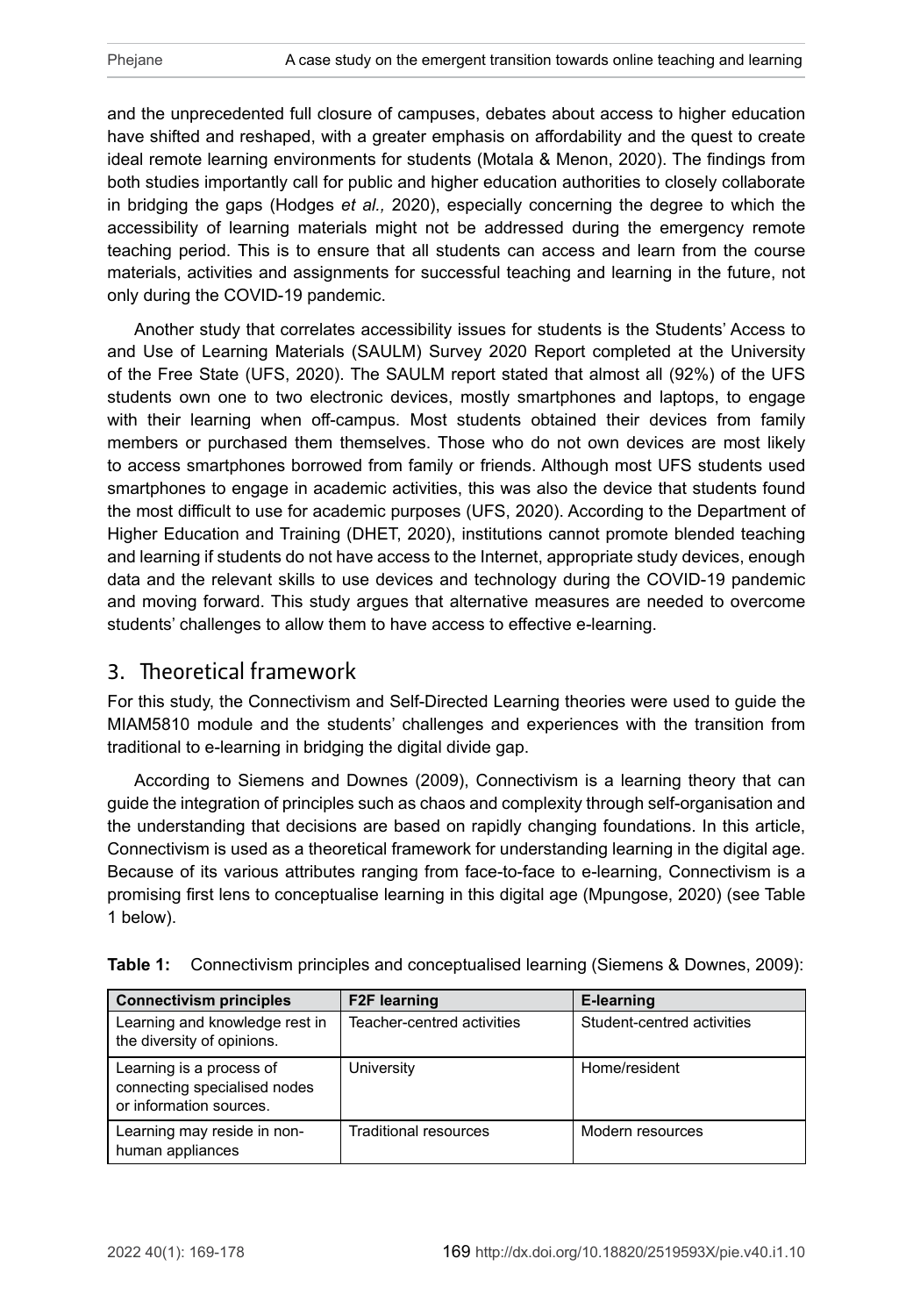| <b>Connectivism principles</b>                                                              | <b>F2F learning</b>           | E-learning           |
|---------------------------------------------------------------------------------------------|-------------------------------|----------------------|
| The capacity to know more<br>is more critical than what is<br>currently known.              | Passive student               | Active student       |
| Nurturing and maintaining<br>connections is needed to<br>facilitate continual learning.     | Institutionalised connections | Social connections   |
| Seeing connections between<br>fields, ideas and concepts is a<br>core skill.                | Summative assessment          | Formative assessment |
| Currency (accurate, up-to-date<br>knowledge) is the intent of all<br>Connectivism learning. | Formal content                | Informal content     |

The rapidly changing technological landscape of the twenty-first century has forced university lecturers to "adapt their teaching approaches without a clear roadmap for attending to students' various needs" (Mpungose, 2020: 2). Making connections allows students to create meaningful learning experiences through available Internet and technological resources in increasing their effectiveness, which leads to encouraging lecturers to work towards rethinking the possibilities of Internet access and other technological resources for effective learning so that each student can gather and share information regardless of the challenges (the digital divide) they face (Mpungose, 2020).

Students from low-income families and disadvantaged backgrounds are more likely to suffer during online learning as they may not be able to afford a high-speed Internet connection and the required technical devices. Jena (2020) stated that the lack of affordability widens the gap between privileged and unprivileged enrolled university students. For effective e-learning to occur even if students are at home, access to the Internet and technological resources should be made available to connect with one another and lecturers, regardless of any difficulties they may face (Siemens & Downes, 2009; Mpungose, 2020). Instead of seeing students as blank slates or passive users of information, Connectivism sees them as active participants who can nurture, maintain and traverse network connections to access, share and use the information for learning (Siemens & Downes, 2009).

In general, Siemens and Downes (2009) argue that traditional resources such as books, charts, chalkboards and others form the foundation of learning, but that in the digital age, they must be supplemented by modern resources such as the Internet, computers, mobile phones, and others for students to connect and share information. Mpungose (2020) argues that during the pandemic, lecturers aimed to provide audio and video content and selfassessment exercises for students. In other words, additional resources increase active student participation and the ability to learn more; thus, the active student, as opposed to the passive student, can use provided resources to seek out current information from primary and secondary sources (Siemens & Downes, 2009).

As a result, lecture contact sessions are insufficient for student learning and should be supplemented with self-study time to achieve learning outcomes. However, e-learning provides many of these benefits over face-to-face learning because it creates a more intense atmosphere that transitions from synchronous to asynchronous teaching and learning. As a result, e-learning advocates for student-centredness rather than teacher-centredness in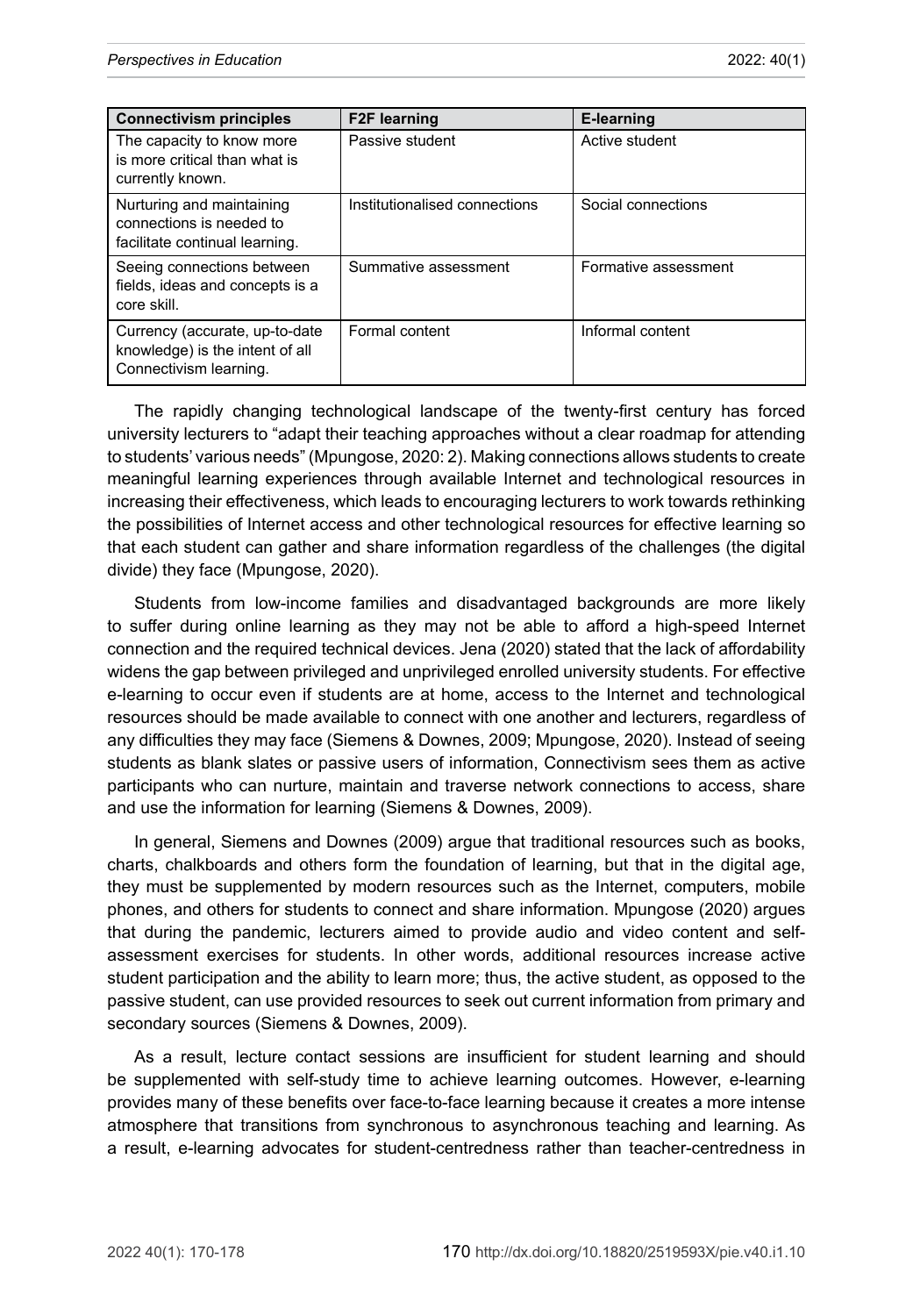teaching and learning because "students learn together online, and support mechanisms such as guiding questions influence how students interact in general..." (Damsa *et al.,* 2015: 56).

Looking at Siemens and Downes' (2009) Connectivism principles and conceptualised learning, we look further at Self-Directed Learning as a theoretical underpinning for bridging the digital divide and challenges students in MIAM5810 experienced when emergent e-learning was introduced. Self-Directed Learning (SDL) is a process in which individuals take the initiative to diagnose their learning needs, formulate goals, identify human and material resources and evaluate learning outcomes without the assistance of others (Knowles, 1975; Mahlaba, 2020). Self-Directed Learning principles have the following ideologies (Mahlaba, 2020):

- SDL portrays learning as a collaborative activity done with others.
- SDL describes a learner's overall approach to learning.
- Self-directed learners are able to regulate their learning.
- SDL is typically concerned with the learning environment that promotes SDL skills and learners' ability and readiness to be self-directed in their learning.

According to the principles, Mahlaba (2020) stated that self-directed learners are selfmotivated to learn, autonomous and self-monitor their individual learning. They can assess their own learning progress by setting clear individual goals for themselves. Self-directed learners develop individual learning strategies to achieve their learning objectives while taking the initiative to learn. They are open and willing to learn new things through identifying resources for their learning. Self-directed learners value learning and possess self-control in their learning. They are also curious and intrinsically motivated to learn (Mahlaba, 2020).

When looking at Connectivism and Self-Directed Learning, they complement each other in a way that states for any individual student to effectively learn, each one has to begin learning through connecting with the materials they receive as well as other information sources while being the pioneer of their own learning. Using both theories can help students move toward a more independent and flexible learning environment by engaging in more "out of the box" ways of getting resources and other digital learning materials that may be more cost-effective for students while also being easily accessible to all students. This implies that utilising Connectivism and Self-Directed Learning, students cannot rely solely on prescribed readings, taught content, consultation with a single lecturer and students in a specific subject/ module. However, both theories encourage students to enjoy exploring the world to connect with other people outside of the formal study context, using search engines, social media and other means, because learning is about more than just knowledge consumption (Siemens & Downes, 2009; Mahlaba, 2020; Mpungose, 2020).

# 4. Research paradigm and method

Interpretivism contends that the study of human society must include subjective views, opinions, emotions and values that cannot be directly observed and counted in addition to empirical and ostensibly objective evidence (Creswell, 2014). Interpretivism is concerned with understanding the world from subjective experiences of individuals with phenomena that must be interpreted to confirm certain phenomena. One advantage of using an interpretive paradigm is that the responses are valid and close to the truth (Creswell, 2014). Interpretivism is used in this study as a way to understand and describe students' experiences and how they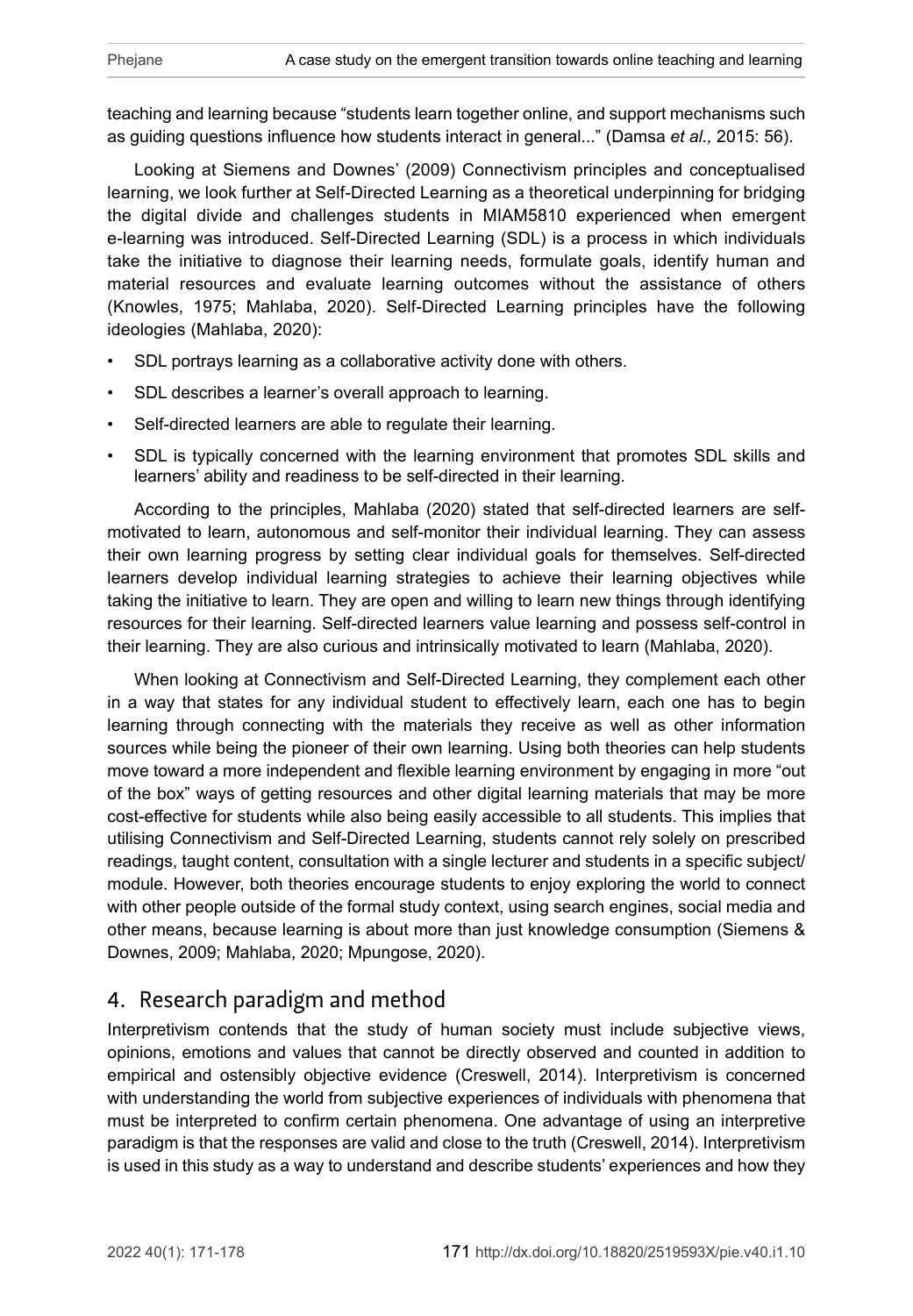made sense of their actions during the transition period in their own context of the national shutdown and the move from traditional methods to emergency remote teaching and learning. This qualitative interpretive case study of an Internal Medicine and Anaesthesiology module presented at the University of the Free State was purposively selected. The aggregated data were collected from the students' summarised module evaluation form responses completed online at the end of the academic year (2020). The section that was used for this study was the open-ended question section where 135 of the 214 registered students reflected on their experiences and challenges with emergency remote teaching and learning, as well as the effectiveness of access to learning resources and technological abilities due to COVID-19.

The methodology also involved a secondary literature review from the University of the Free State student engagement survey (2020) and critical reflection on the Department of Internal or General Medicine case, specifically focusing on the MIAM5810 module. A detailed and deep description of students' experiences (as discussed in the next sections) and challenges was generated using a more descriptive case study design of identifying patterns and themes from the summarised student evaluation form while also comparing and supporting the responses with the UFS report on Students' Access to and Use of Learning Materials (UFS, 2020), which resulted in proposing alternative measures to overcome limitations in realising e-learning in practical modules such as internal medicine and anaesthesiology.

# 5. Ethical considerations

A formal written email requesting permission from the lecturer and telephonic agreements to use the module for research was provided by the MIAM5810 course leader before granting access to the students' aggregated evaluation responses, summarised from the evaluation forms as part of ethical clearance. Ethical clearance to conduct the study was also obtained from the General Human Research Ethics Committee (GHREC) at the UFS (protocol number UFS-HSD2021/2016/21). All information received from the forms was treated with utmost confidentiality, anonymity (via the aggregated summarised responses on one document without any student numbers or names) and professional conduct.

#### 6. Findings

Using the principles of self-directed learning and Connectivism, the "new normal" in Table 2 was developed, comparing previous methods of learning in MIAM5810 with the new way of teaching and learning, which requires students to be self-directed and capable of making connections between their learning and educational technology.

| <b>Traditional methods</b>                                                                                 | "The new normal"                                                             |
|------------------------------------------------------------------------------------------------------------|------------------------------------------------------------------------------|
| 1. The study material was provided as hard<br>copies for students from the Xerox study material<br>centre. | 1. The study material is now posted in the<br>Blackboard MIAM5810 course.    |
| 2. Practicals twice a week with tutors assisting<br>in the lab.                                            | 2. Online practicals with e-tutors once a week.                              |
| 3. Two semester tests and one exam in an<br>invigilated venue.                                             | 3. Two QuestionMark online tests and an online<br>exam without invigilators. |

|  |  |  | <b>Table 2:</b> "the new normal" – changing methods of teaching and learning: |  |  |
|--|--|--|-------------------------------------------------------------------------------|--|--|
|--|--|--|-------------------------------------------------------------------------------|--|--|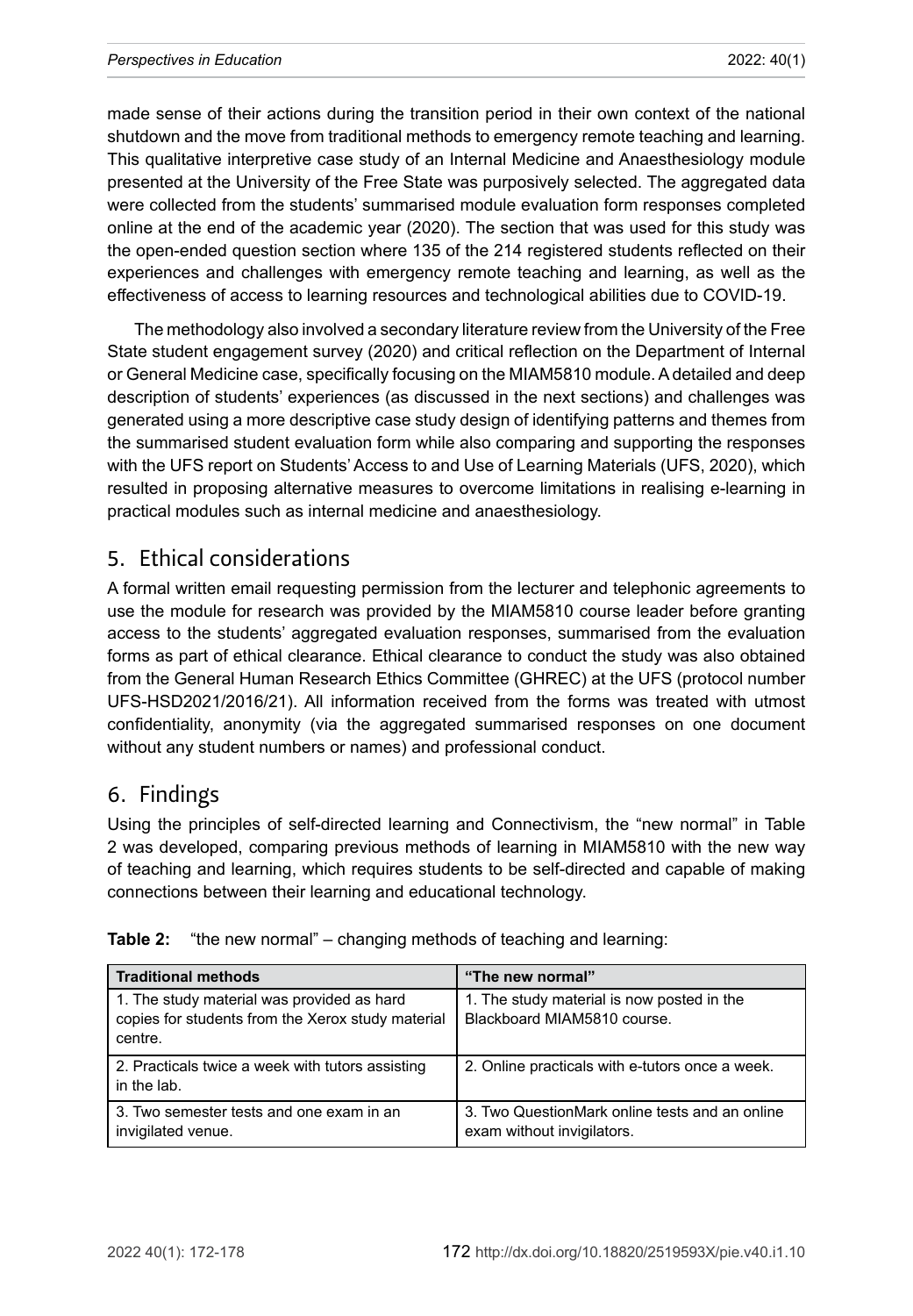| <b>Traditional methods</b>                                          | "The new normal"                                                                 |
|---------------------------------------------------------------------|----------------------------------------------------------------------------------|
| 4. Physical lecturer consultations.                                 | 4. Blackboard Collaborate consultations with a<br>group of five or ten students. |
| 5. Lecturer refers you to bookstores and the<br>course study guide. | 5. Download everything from the Blackboard<br>MIAM5810 course and e-libraries.   |
| 6. Classes and lectures in venues.                                  | 6. Classes and lectures on Blackboard<br>Collaborate, Microsoft Teams and Zoom.  |

I will now present the key findings of the students' challenges and experiences in MIAM5810 regarding the emergency transition from face-to-face to e-learning before discussing the themes that emerged from the summary of the responses and suggesting alternative measures through the themes and their respective categories. From the students' evaluation forms feedback, the responses were focused on students' challenges concerning MIAM5810 and the move to e-learning. The research question was used to summarise the student's feedback. The following were the themes/challenges identified from the analysis of the summarised evaluation forms:

# *6.1 Access to learning materials*

According to the summarised responses of students, the majority reported difficulty in easily accessing learning materials, with downloading of learning materials such as study guides, reading material and PowerPoint slides being reported to be too costly. Another issue with learning materials that emerged from the summarised responses was the difficulty in obtaining information from the university's LearnOn portal, with some students expressing that the #LearnOn site had too much information about remote teaching and learning that was not easily explained and it was difficult to make sense of all the information.

# *6.2 Access to the internet and devices*

Another evident theme was the challenge in accessing the internet for students to attend online classes, logging into the university's LMS, and the difficulty in owning devices that were compatible with logging in to the university's LMS, as well as the difficulty in owning devices that were compatible for online learning. Some students from rural areas experienced connectivity challenges due to a lack of bandwidth. Some students did not know how to use the Blackboard and QuestionMark assessment tools from their smartphones. One student noted that they experienced "Poor audio/video quality in some areas due to poor network connectivity" and another student highlighted that "data costs were a big problem because I struggled to connect to the university's website with global protect (VPN)". When looking at the students in MIAM5810 who are not able to afford devices and other high-speed connectivity that could make their e-learning easier, it becomes one of the hindrances to their success.

## *6.3 Knowing how to use the technology resources*

According to Stevenson (2010), technology resources are defined as information, tools or devices that motivate students and provide information. Students reported that using technology is a challenge because practicals that moved online were difficult to complete. Students also reported not knowing how to write online assessments and use the Blackboard LMS as they lack sufficient training on the tools. Some of the challenges that emerged from the aggregated data on students' experiences included the problem of Blackboard logging out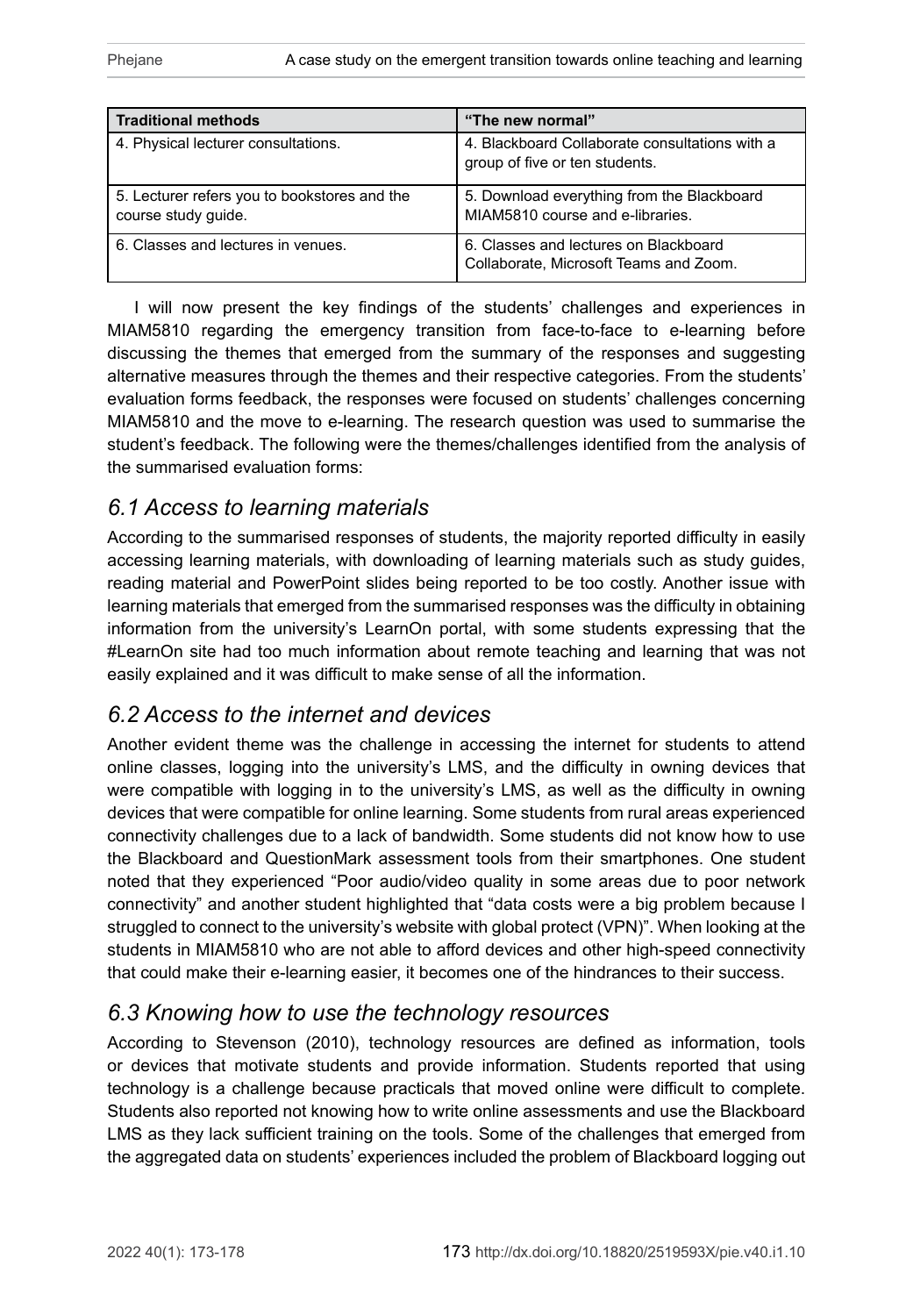during an online test due to connectivity issues, the helpdesk centre being too busy to assist students immediately, the problem of changes in the Objective Structured Clinical Examination (OSCE) practicals, which used to take place physically but were moved online, as well as the problem of missing important information due to the lack of a MIAM5810 WhatsApp group.

### *6.4 Other challenges*

Other challenges that students reported included using the eLibrary that was not physical anymore, load shedding<sup>1</sup>, which interrupted online assessments and classes, their feelings of loneliness and sadness because they were unable to share how they felt with their classmates and laziness, tiredness and lack of self-discipline, which was caused by studying from home.

## 7. Discussion

This section compares the literature used in this case study to explore the themes identified from the aggregated students' summary input while integrating SDL and Connectivism principles. According to Mpungose (2020), the adoption and use of online resources in a South African university demonstrate the critical need to prepare students for e-learning. While medical education teaching and learning have been adapted, areas of concern have been identified. According to Motala and Menon (2020), concerns include assessment, laboratory work and practical classes, clinics and patient interaction, as well as experimental work and other primary data collection, administrative updating and examination progress. While online methods could be adapted further, there remain limitations that required strategic revision (Motala & Menon, 2020). When considering the Connectivism principles, which resonate with learning as a process of connecting specialised nodes or information sources, students were moved from traditional face-to-face learning to online and required self-directed skills to support their overall learning.

As affirmed by the findings, the biggest difficulties students encountered were due to the transition of Internal Medicine and Anaesthesiology (MIAM5810) from traditional teaching and learning methods to e-learning. The difficulties with connectivity and network issues, a lack of appropriate devices for studying and a lack of data to engage in their studies were common from the student evaluation forms with 78% of the students outlining these as difficulties. According to the Department of Higher Education and Training (2020), students' access to appropriate devices was frequently noted as a barrier to their participation in remote learning. Fifty-five per cent of the students outlined other issues such as living conditions that were not conducive to learning and studying, because some students came from disadvantaged backgrounds. The environment in which many students found themselves during the nationwide lockdown in South Africa was not conducive to learning (DHET, 2020). Modules with OSCE practicals and clinical training, such as MIAM5810, meant that students struggled to come to terms with and adjust to the new way of doing things. Seventy per cent of the students expressed frustration at not participating properly in the changed OSCE practicals. Additional resources (a key component of Connectivism) were made available to students during the transition, such as the e-library, study materials posted on Blackboard, and online OSCE practicals with e-tutors. This allowed connected students to be more active in managing their learning, rather than just being passive learners. In this regard, students must take a more active role in managing their learning rather than relying solely on lecturers for information.

<sup>1</sup> Load shedding: A method of distributing available power across all Eskom customers in a regulated manner. This is similar to the rolling blackouts experienced in the USA.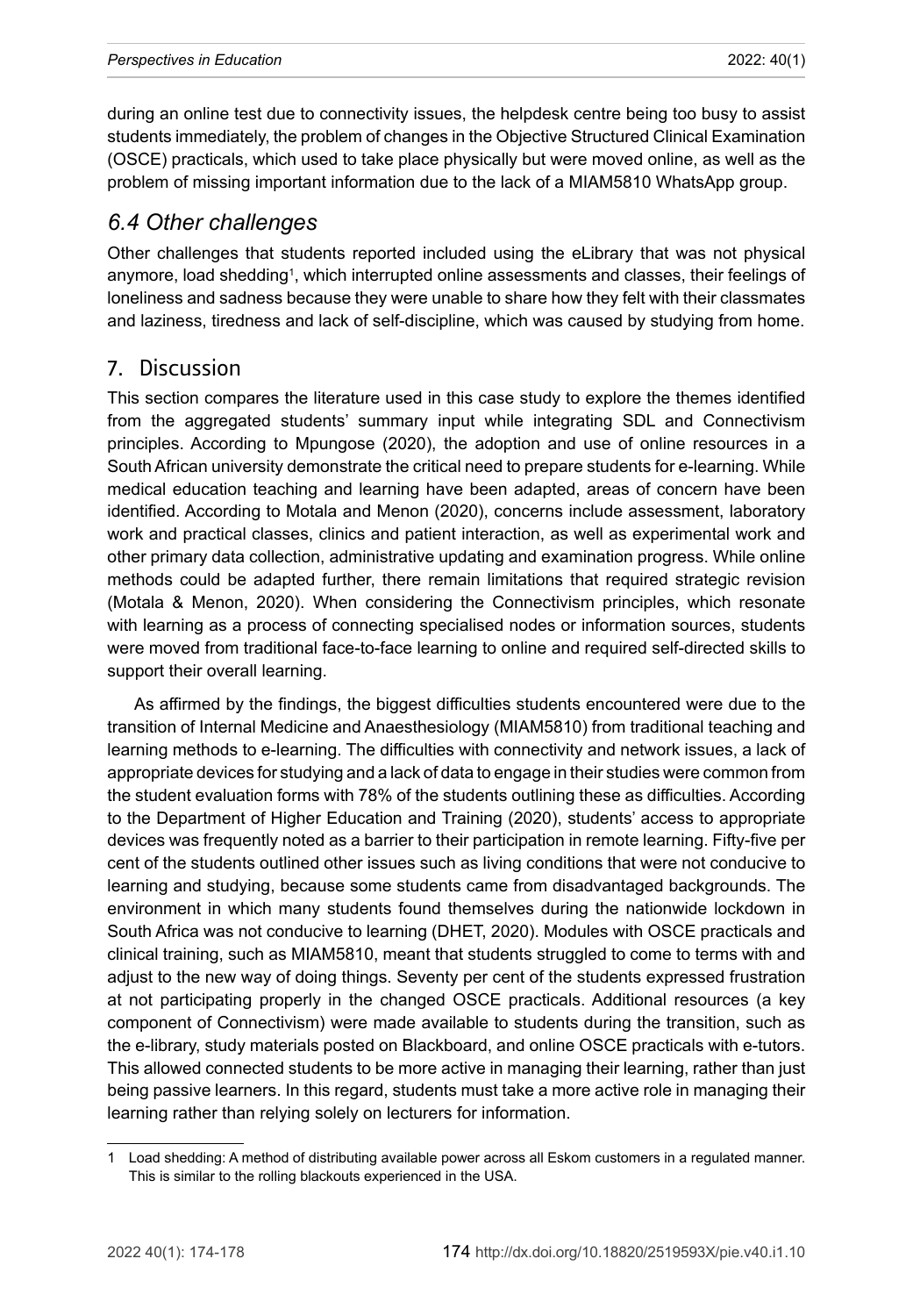Sixty per cent of the students expressed dissatisfaction with communication platforms during remote teaching and that there was not enough communication, such as the lack of a class WhatsApp group. Furthermore, 58% of the students also reported having struggled without immediate communication platforms like when they previously used to walk into the lecturers' offices for immediate communication. From the 135 student responses, 60% of the students reported having attempted to bridge the gap between known methods of learning and the emergent e-learning methods but were not always successful. According to DHET (2020) additional to concerns with devices, skills, data and network connectivity, students in South African institutions mentioned other technical issues with their schools' LMS and library systems, dissatisfaction with not being aided with technical issues or flaws in systems that impacted assessments. Nurturing and maintaining connections between students and lecturers is required to facilitate continuous learning, where collaborative activities such as study groups and peer support WhatsApp groups would suffice to assist students in becoming connected and self-directed.

The inability or lack of training on how to use the Blackboard LMS was also identified as a challenge for 72% of the MIAM5810 students, who stated that the LMS was complicated, that they could not understand how most tools worked and that they were in desperate need of proper training on the use and navigation of the Blackboard platform. Students were frustrated by a general lack of interactive engagement between students, instructors and classmates, as well as a lack of communication from lecturers. Some students also found it challenging to interact with instructors via online platforms (DHET, 2020). Fifty-five per cent of the students responded to being frustrated in having their study guides and textbooks accessible in a different electronic format. According to the DHET (2020) report, many students may have to acquire new textbooks for the second semester due to reduced engagement with other students from various year groups who may sell their books. More than half of the students (58%) expressed struggling with the transition and being fearful. For successful teaching and learning, students need to be equipped with a learning environment that promotes SDL skills and their own readiness to be self-directed in their learning. Students ought to learn how to connect their learning materials with the university's LMS while using the principles of selfdirected learning to achieve meaningful learning successfully.

#### 8. Limitations

This present study is only descriptive of the experiences and challenges of one group of 135 of the 214 students registered in the MIAM5810 module at the University of the Free State. It is solely based on the aggregated data from their 2020 course evaluation feedback. The study does not generalise all University of the Free State students' experiences regarding the transition to online teaching and learning.

#### 9. Recommendations

The following are recommendations to propose alternative measurements to overcome students' digital divide challenges and enable them to access effective e-learning. Despite the challenges experienced by students in transitioning from face-to-face to e-learning, the prominence of the digital divide is the main limitation to students realising effective e-learning. The customisation of the Blackboard LMS needs to meet the local needs of disadvantaged students and be beneficial in ways that can help realise e-learning. Literature states that to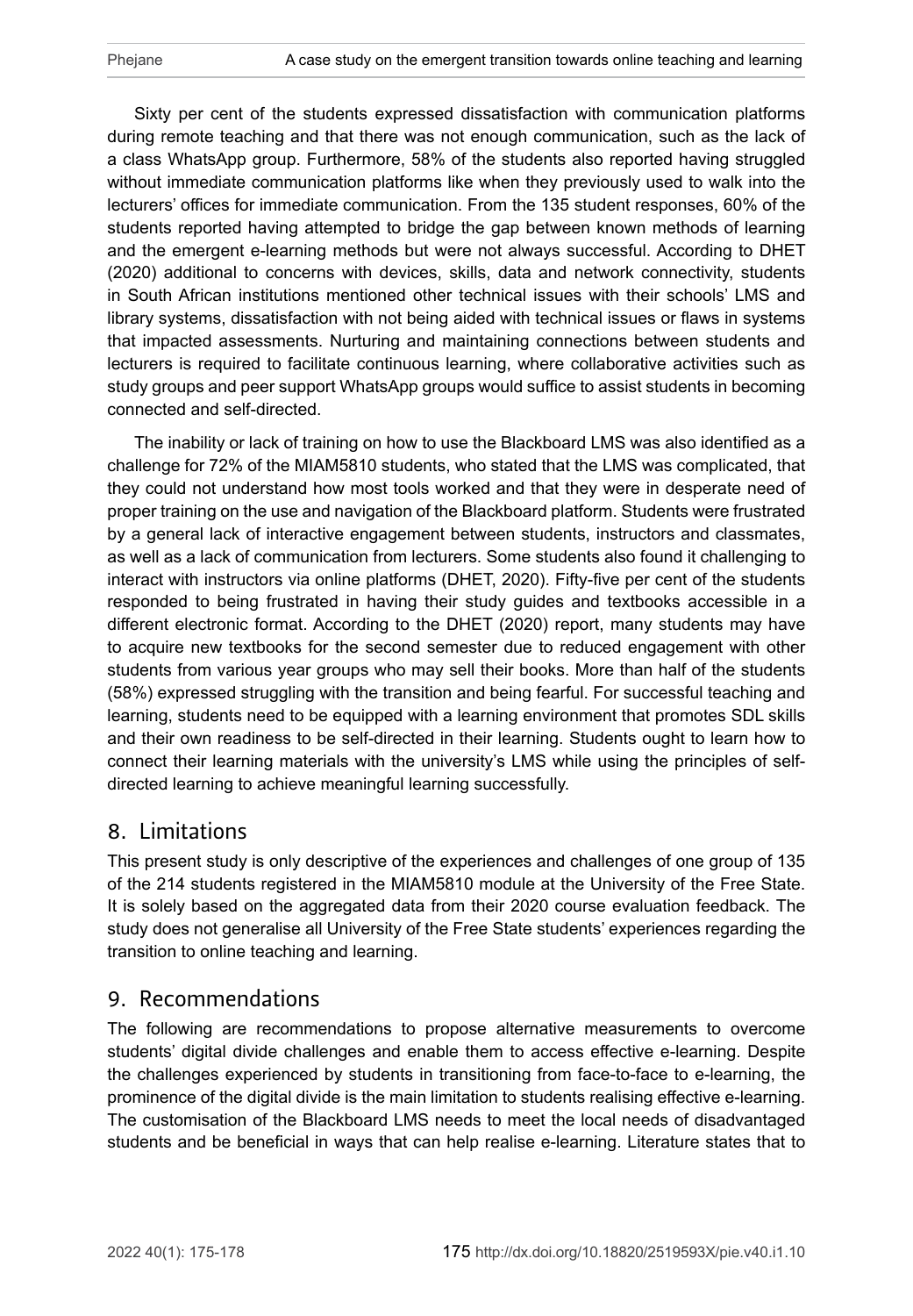create a structured online learning environment, a social presence, community and meaningful interaction is required (Anderson, 2016; Jena, 2020; Mpungose, 2020).

Alternative accessibility pathways for students such as the provision of free mobile data, free physical and online resources, and the use of an information centre for blended learning, seem to be the solution going forward in the context of COVID-19. Traditional definitions of effective online learning principles emphasise using a systematic design, high quality instruction and the development of appropriate assessment strategies to ensure learning outcomes are met at the threshold (Rayner & Webb, 2021). The need for capacity building on the use of learning management systems and other newly adopted online learning software is also necessary.

As COVID-19 continues to impact higher education, this module's continued move to online learning should consider the outlined strategies in improving teaching and learning while attempting to resolve the challenges outlined by students concerning the emergent transition. The module's course leader and lecturers require time and the skills to create asynchronous activities, innovative pedagogical approaches, appropriate learning outcomes and assessment strategies that ensure learning environments that place students at the centre of successful engagement with the online course. A learning environment should be generated that actively supports inclusion and establishes structure and convenience to meet the needs of an online student.

Traditional face-to-face lectures can be replaced or supported with smaller bite-sized lectures such as six to twelve-minute recordings. For face-to-face lectures, recording these will assist students who might be ill or have limited internet access to not miss out. The lecturer needs to have presence online, through establishing virtual office hours as part of the tutorial and consultation and using talking-head videos where appropriate. Introducing a module WhatsApp group for students to communicate and engage with each other and the material within a specific time outside consultation time and using asynchronous communication techniques can stimulate peer connection to build a learning community.

To meet the new needs of student learning in challenging situations, lecturers can provide interactive activities such as quizzes and surveys to allow students and lecturers to interact. Hosting weekly forums and question-and-answer sessions can help lecturers communicate effectively with students. Lecturers could also consider assessment approaches that promote group work, such as encouraging students to create a podcast, video clip or web page for their OSCE practicals to increase group engagement – or adding mini self-evaluation tests to supplement individual learning activities. These are critical considerations for internal medicine and anaesthesiology lecturers, who will train specialists who will be at the forefront of managing the health sector in the years and decades following COVID-19.

#### 10. Conclusion

Online teaching/learning threatens formal and educational access, as some students may be disadvantaged by the abrupt move to a different mode of provision. The findings of the MIAM 5810 module student feedback agree with the digital divide as a hindrance to students realising the full potential of e-learning. Yet lecturers require students to submit assessment tasks and engage with course activities on the Blackboard LMS. Necessary steps must be taken to train staff and students in how to effectively use online learning platforms.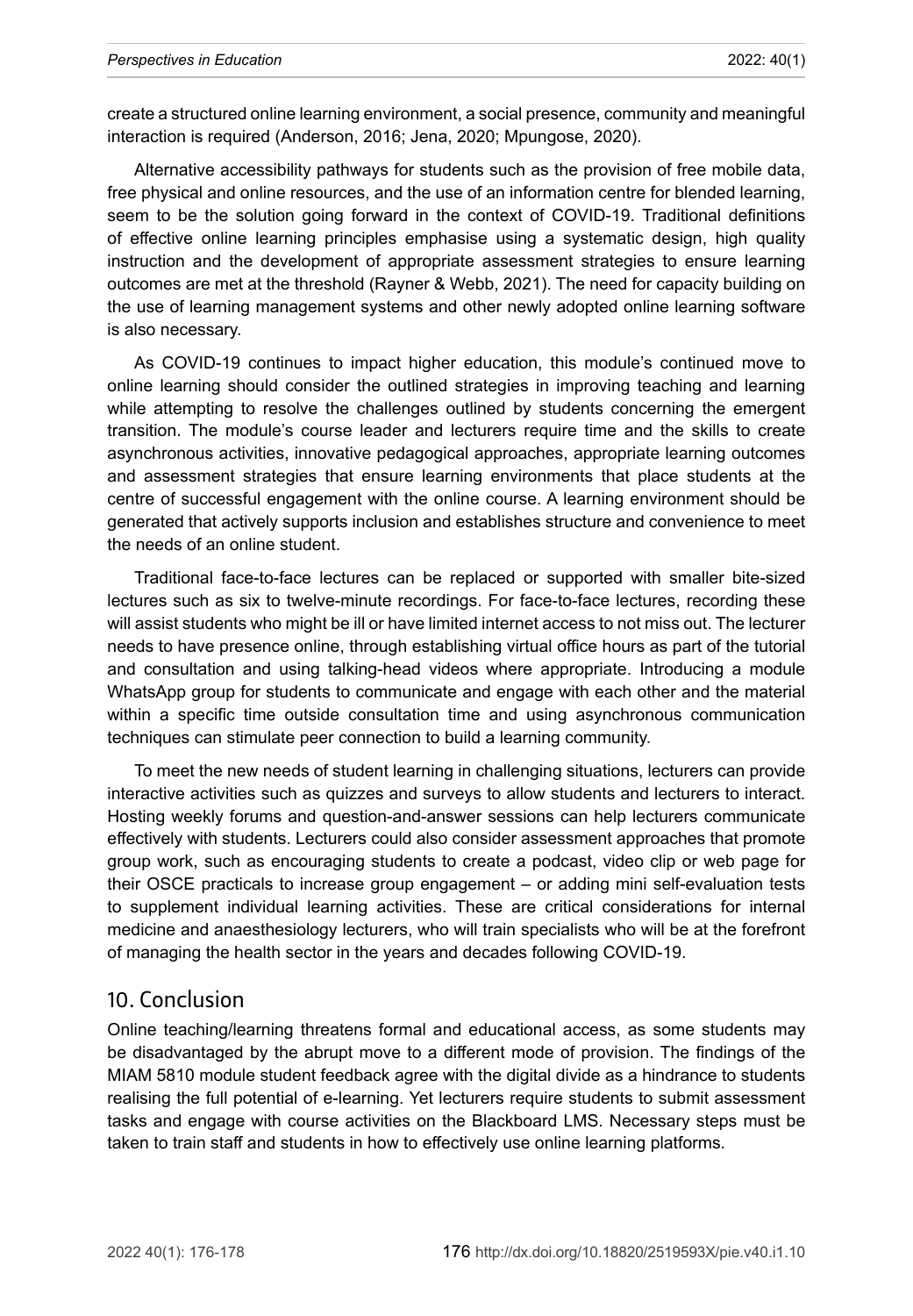Lecturers and administrators are urged to consider that students require time to transition to a new mode and might not be able to participate in courses immediately due to experienced challenges. Students who are used to the contact mode of provision, in particular, may find it more difficult to adapt to a digital mode of learning, not because they are not digitally literate, but because they may not have adequate access to digital platforms. Furthermore, having access to technology does not ensure educational access. Institutions should adopt the policy to provide free Internet and digital devices to all students who need it to encourage successful online learning.

Going forward, this may require institutions to redefine their teaching and learning initiatives in considering the need to invest in new technologies, the provision of different resources to support the different modes of delivery and what kinds of graduates are being produced for a post-COVID-19 world and society. Self-directed learning is required to succeed in the "new normal" under these strenuous teaching and learning conditions. The rapid transition requires redirected resources. These include human resources, such as academics to transition to teaching and assessing online. It also requires resources to overcome the problems posed by the need for practicals, clinical training and work-integrated learning. In addition, the flexibility of a more blended teaching and learning environment enables students to cut down on travel costs and potentially frees up more time to engage with their studies. Education is a public good, and equality and social justice must drive educational reform.

### References

Anderson, T. 2016. Theories for learning with emerging technologies*. Emerging Technologies in Distance Education,* 7(1): 7-23.

Aristovnik, A., Keržiˇc, D., Ravšelj, D., Tomaževiˇc, N. & Umek, L. 2020. Impacts of the Covid-19 pandemic on life of Higher Education students: A global perspective. *MDPI Sustainability Journal*, 12: 1-42.<https://doi.org/10.20944/preprints202008.0246.v2>

Correia, A.P. 2020. Healing the digital divide during the COVID-19 pandemic*. The Quarterly Review of Distance Education,* 21(1): 13-21.

Council on Higher Education (CHE). 2004*. South African higher education in the first decade of democracy.* Pretoria: CHE.

Creswell, J. 2014. *Qualitative inquiry and research design: Choosing among five approaches,*  third edition. Thousand Oaks, California: SAGE Publications.

Damşa C., de Lange T., Elken, M. & Esterhazy, R., 2015*.* Quality in Norwegian higher education: A review of research on aspects affecting student learning*. Nordic Institute for Studies in Innovation, Research and Education (NIFU),* 24: 1-91.

Du Preez, P., & Le Grange, L. 2020. The COVID-19 Pandemic, online teaching/learning, the digital divide, and epistemological access*.* In L.N. Ramrathan, N. Ndimande-Hlongwa, N. Mkhize & J.A. Smit (Eds.). *Re-thinking the humanities curriculum in the time of COVID-19* (pp. 90‑106). Pietermarizburg: CSSAL Publishers.

Hodges, C., Moore, S., Lockee, B., Trust, T. & Bond, A. 2020. The difference between emergency remote teaching and online learning. *Educause Review,* 3: 1-15.

Jansen, J. 2004. *Changes and continuities in South Africa's higher education system, 1994 to 2004. Changing class: education and social change in post-apartheid South Africa.* Cape Town: Oxford University Press.